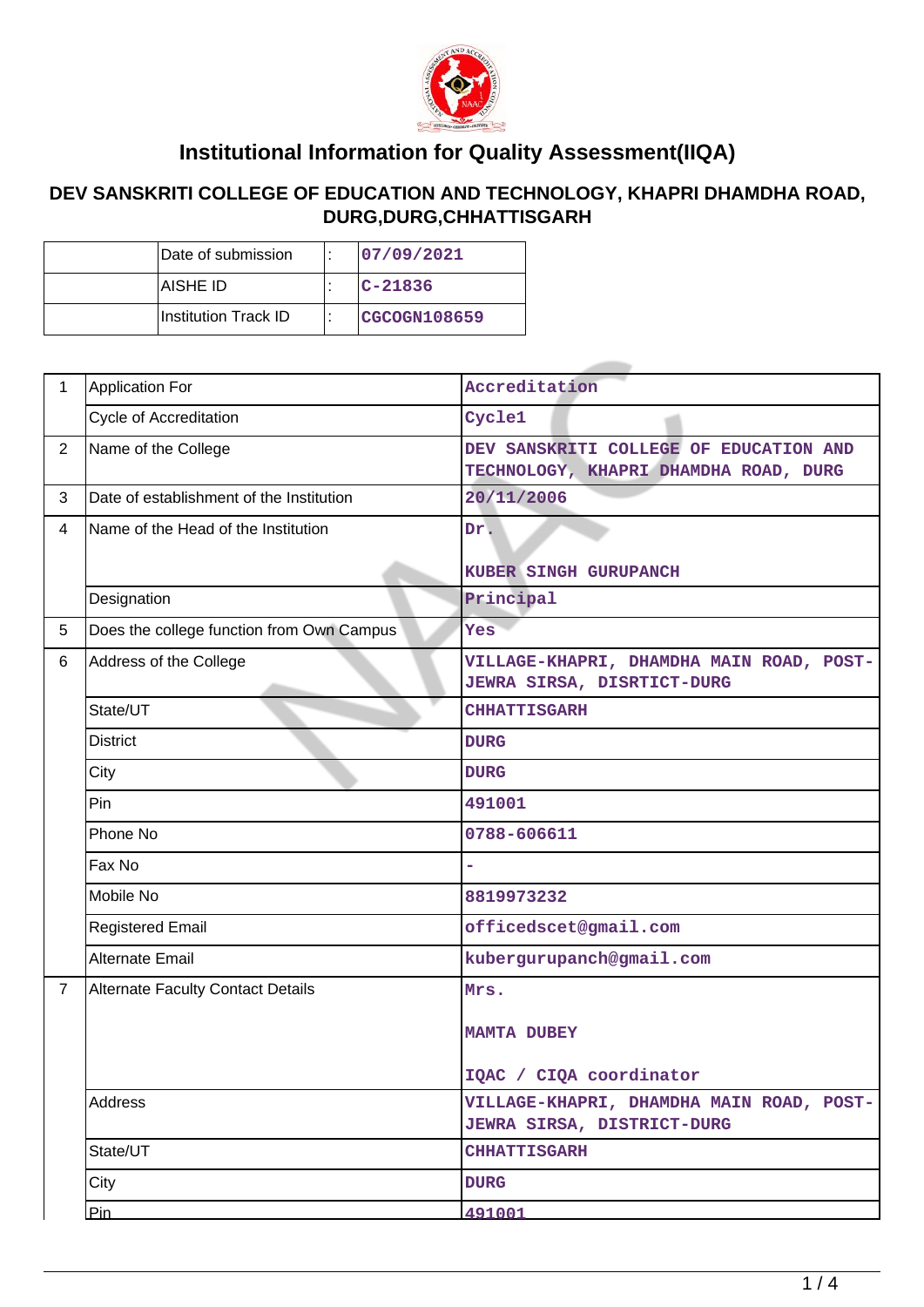|    | Phone No                                                                                                                                                                                                               |                                                                                                                                                                                                                                                                                                                                   | 0788-8819973232 |                                    |                            |                                  |  |  |
|----|------------------------------------------------------------------------------------------------------------------------------------------------------------------------------------------------------------------------|-----------------------------------------------------------------------------------------------------------------------------------------------------------------------------------------------------------------------------------------------------------------------------------------------------------------------------------|-----------------|------------------------------------|----------------------------|----------------------------------|--|--|
|    | Fax No                                                                                                                                                                                                                 |                                                                                                                                                                                                                                                                                                                                   |                 |                                    |                            |                                  |  |  |
|    | Mobile No                                                                                                                                                                                                              |                                                                                                                                                                                                                                                                                                                                   | 9329974333      |                                    |                            |                                  |  |  |
|    | Email                                                                                                                                                                                                                  |                                                                                                                                                                                                                                                                                                                                   |                 |                                    | mamtarajeshdubey@gmail.com |                                  |  |  |
|    | Alternate Email                                                                                                                                                                                                        |                                                                                                                                                                                                                                                                                                                                   |                 |                                    |                            |                                  |  |  |
| 8  | Website                                                                                                                                                                                                                |                                                                                                                                                                                                                                                                                                                                   |                 | www.dscet.org                      |                            |                                  |  |  |
| 9  | Has the Institution completed 6 years of existence /<br>Years of graduation of last two batches                                                                                                                        |                                                                                                                                                                                                                                                                                                                                   |                 | Yes<br>Year1- 2019 Year2- 2020     |                            |                                  |  |  |
| 10 | Nature of the college                                                                                                                                                                                                  |                                                                                                                                                                                                                                                                                                                                   |                 | Private                            |                            |                                  |  |  |
| 11 | <b>College Affiliation</b>                                                                                                                                                                                             |                                                                                                                                                                                                                                                                                                                                   | Affiliated      |                                    |                            |                                  |  |  |
| 12 |                                                                                                                                                                                                                        | Name of the affiliating University(ies) and the state(s) in which the University(ies) is located                                                                                                                                                                                                                                  |                 |                                    |                            |                                  |  |  |
|    | <b>State</b>                                                                                                                                                                                                           | <b>University Name</b>                                                                                                                                                                                                                                                                                                            |                 |                                    | <b>Documents</b>           |                                  |  |  |
|    | Chhattisgarh                                                                                                                                                                                                           | Hemchand Yadav University                                                                                                                                                                                                                                                                                                         | View Document   |                                    |                            |                                  |  |  |
|    |                                                                                                                                                                                                                        | Durg                                                                                                                                                                                                                                                                                                                              |                 |                                    |                            |                                  |  |  |
| 13 | Is the Institution recognized under section 2(f) of the<br><b>UGC Act?</b>                                                                                                                                             |                                                                                                                                                                                                                                                                                                                                   |                 | Yes<br>12/05/2015<br>View Document |                            |                                  |  |  |
| 14 | Is the Institution recognized under section 12B of the $\sqrt{\ }$ No<br><b>UGC Act?</b><br>If yes, date of recognition by UGC under section<br>12B along with latest Plan General Development<br>Grant release letter |                                                                                                                                                                                                                                                                                                                                   |                 |                                    |                            |                                  |  |  |
| 15 | Is the institution recognised as an Autonomous<br>College by the UGC?                                                                                                                                                  |                                                                                                                                                                                                                                                                                                                                   |                 | <b>No</b>                          |                            |                                  |  |  |
| 16 | Is the institution recognised as a 'College with<br>Potential for Excellence (CPE)' by the UGC?                                                                                                                        |                                                                                                                                                                                                                                                                                                                                   |                 | <b>No</b>                          |                            |                                  |  |  |
| 17 | Is the institution recognised as a 'College of<br>Excellence' by the UGC?                                                                                                                                              |                                                                                                                                                                                                                                                                                                                                   | <b>No</b>       |                                    |                            |                                  |  |  |
| 18 | Is the College offering any programmes recognised<br>by any Statutory Regulatory Authority (SRA)                                                                                                                       |                                                                                                                                                                                                                                                                                                                                   |                 | Yes                                |                            |                                  |  |  |
|    | <b>Statutory Regulatory Authorities</b>                                                                                                                                                                                |                                                                                                                                                                                                                                                                                                                                   |                 |                                    | SRA program<br><b>NCTE</b> | Document<br><b>View Document</b> |  |  |
| 19 |                                                                                                                                                                                                                        | If the institution is not affiliated to a university and is<br>offering programmes recognized by any Statutory<br>Regulatory Authorities (SRA), are the programmes<br>recognized by Association of Indian Universities(AIU)<br>or other appropriate Government authorities as<br>equivalent to UG / PG Programmes of a University |                 |                                    | Not Applicable             |                                  |  |  |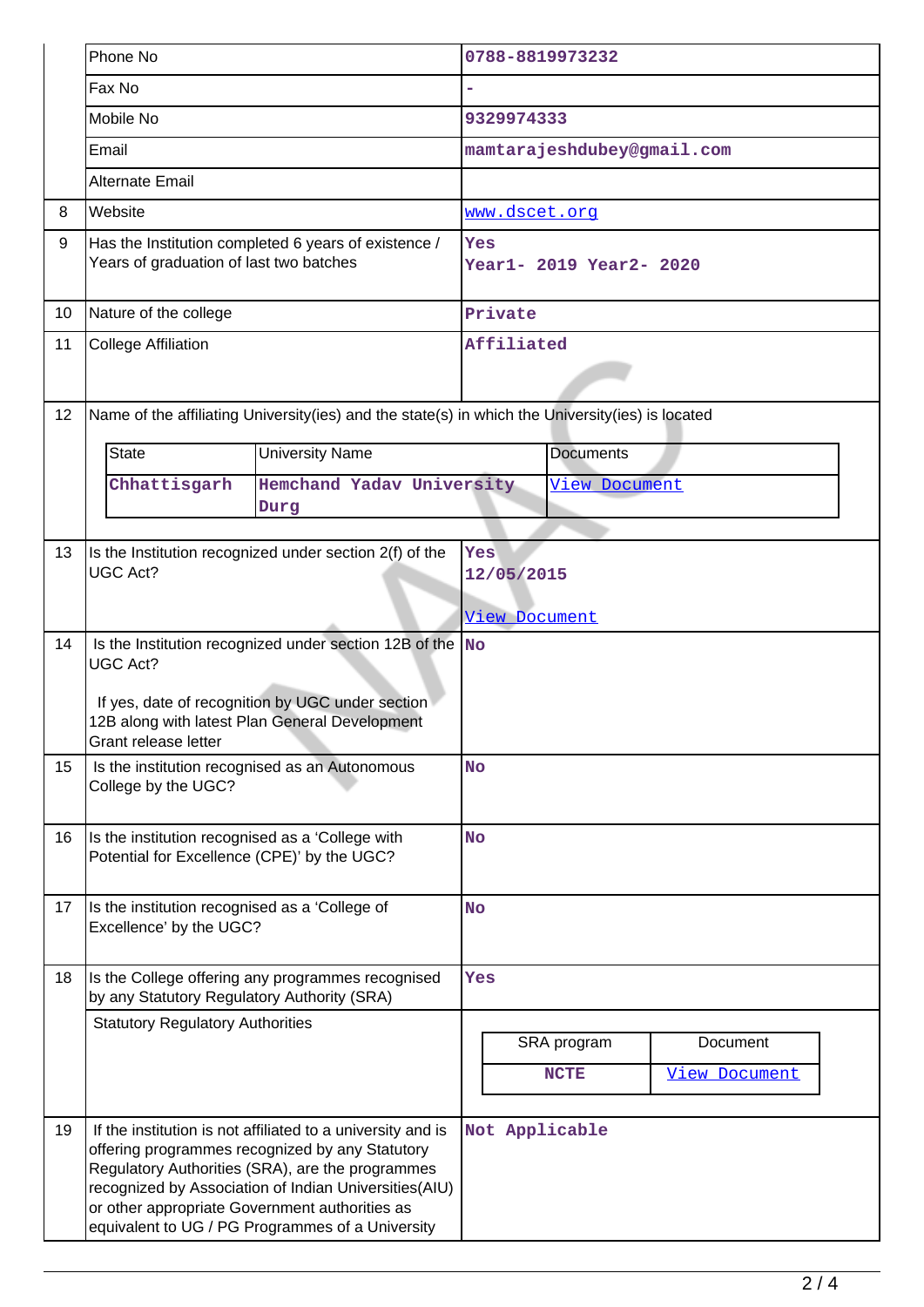|                      | Number of programmes offered                                                        |                                |                     |                                                                 |                        |       |                           |  |
|----------------------|-------------------------------------------------------------------------------------|--------------------------------|---------------------|-----------------------------------------------------------------|------------------------|-------|---------------------------|--|
|                      | Programmes                                                                          |                                |                     | Number                                                          |                        |       |                           |  |
| <b>UG</b>            |                                                                                     |                                |                     | $\overline{5}$                                                  |                        |       |                           |  |
| $_{\rm PG}$          | Post Master's (DM, Ayurveda                                                         |                                |                     | $\overline{0}$                                                  |                        |       |                           |  |
|                      |                                                                                     |                                | 0                   |                                                                 |                        |       |                           |  |
|                      | Vachaspathi, M.Ch)                                                                  |                                |                     |                                                                 |                        |       |                           |  |
|                      | Pre Doctoral (M.Phil)                                                               |                                |                     | $\overline{0}$<br>$\mathbf{O}$                                  |                        |       |                           |  |
|                      | Doctoral (Ph.D)                                                                     |                                |                     |                                                                 |                        |       |                           |  |
|                      |                                                                                     | Post Doctoral (D.Sc , D.Litt , |                     | $\overline{0}$                                                  |                        |       |                           |  |
| LLD)                 | PG Diploma recognised by statutory 1                                                |                                |                     |                                                                 |                        |       |                           |  |
|                      | authority including university                                                      |                                |                     |                                                                 |                        |       |                           |  |
| Diploma              |                                                                                     |                                |                     | $\overline{0}$                                                  |                        |       |                           |  |
|                      | Certificate / Awareness                                                             |                                |                     | $\overline{0}$                                                  |                        |       |                           |  |
|                      |                                                                                     |                                |                     |                                                                 |                        |       |                           |  |
|                      | Programme Details                                                                   |                                |                     |                                                                 |                        |       |                           |  |
|                      |                                                                                     |                                |                     |                                                                 |                        |       |                           |  |
| Program              |                                                                                     | Department                     |                     | <b>University Affiliation</b>                                   | <b>SRA Recognition</b> |       | <b>Affiliation Status</b> |  |
| <b>BCom</b>          |                                                                                     | Commerce                       | Hemchand            |                                                                 |                        |       | Temporary                 |  |
|                      |                                                                                     |                                | Yadav<br>University |                                                                 |                        |       |                           |  |
|                      |                                                                                     |                                | Durg                |                                                                 |                        |       |                           |  |
| <b>BCA</b>           |                                                                                     | Computer                       |                     | Hemchand                                                        |                        |       | Temporary                 |  |
|                      |                                                                                     | Science                        |                     | Yadav<br>University<br>Durg<br>Hemchand<br><b>NCTE</b><br>Yadav |                        |       |                           |  |
|                      |                                                                                     |                                |                     |                                                                 |                        |       |                           |  |
| <b>BEd</b>           |                                                                                     | Education                      |                     |                                                                 |                        |       | Temporary                 |  |
|                      |                                                                                     |                                |                     |                                                                 |                        |       |                           |  |
|                      |                                                                                     |                                | University<br>Durg  |                                                                 |                        |       |                           |  |
| <b>BA</b>            |                                                                                     | Arts                           | Hemchand            |                                                                 |                        |       | Temporary                 |  |
|                      |                                                                                     |                                | Yadav               |                                                                 |                        |       |                           |  |
|                      |                                                                                     |                                | University<br>Durg  |                                                                 |                        |       |                           |  |
| <b>BLibISC</b>       |                                                                                     | Library And                    | Hemchand            |                                                                 |                        |       | Temporary                 |  |
|                      |                                                                                     | Information                    | Yadav               |                                                                 |                        |       |                           |  |
|                      |                                                                                     | Science                        | University          |                                                                 |                        |       |                           |  |
| <b>PGDCA</b>         |                                                                                     | Pg Diploma                     | Durg<br>Hemchand    |                                                                 |                        |       | Temporary                 |  |
|                      |                                                                                     |                                | Yadav               |                                                                 |                        |       |                           |  |
|                      |                                                                                     |                                | University          |                                                                 |                        |       |                           |  |
|                      |                                                                                     |                                | Durg                |                                                                 |                        |       |                           |  |
| <b>View Document</b> |                                                                                     |                                |                     |                                                                 |                        |       |                           |  |
|                      | Number of Teaching Staff by employment status (permanent / temporary) and by gender |                                |                     |                                                                 |                        |       |                           |  |
| Male                 |                                                                                     | Female                         |                     | Transgender                                                     |                        | Total |                           |  |
| $\mathbf{1}$         |                                                                                     | $\overline{7}$                 |                     | $\mathbf 0$                                                     |                        | 8     |                           |  |
|                      |                                                                                     |                                |                     |                                                                 |                        |       |                           |  |
| 3                    |                                                                                     | 8                              |                     |                                                                 | $\mathbf 0$            |       | 11                        |  |